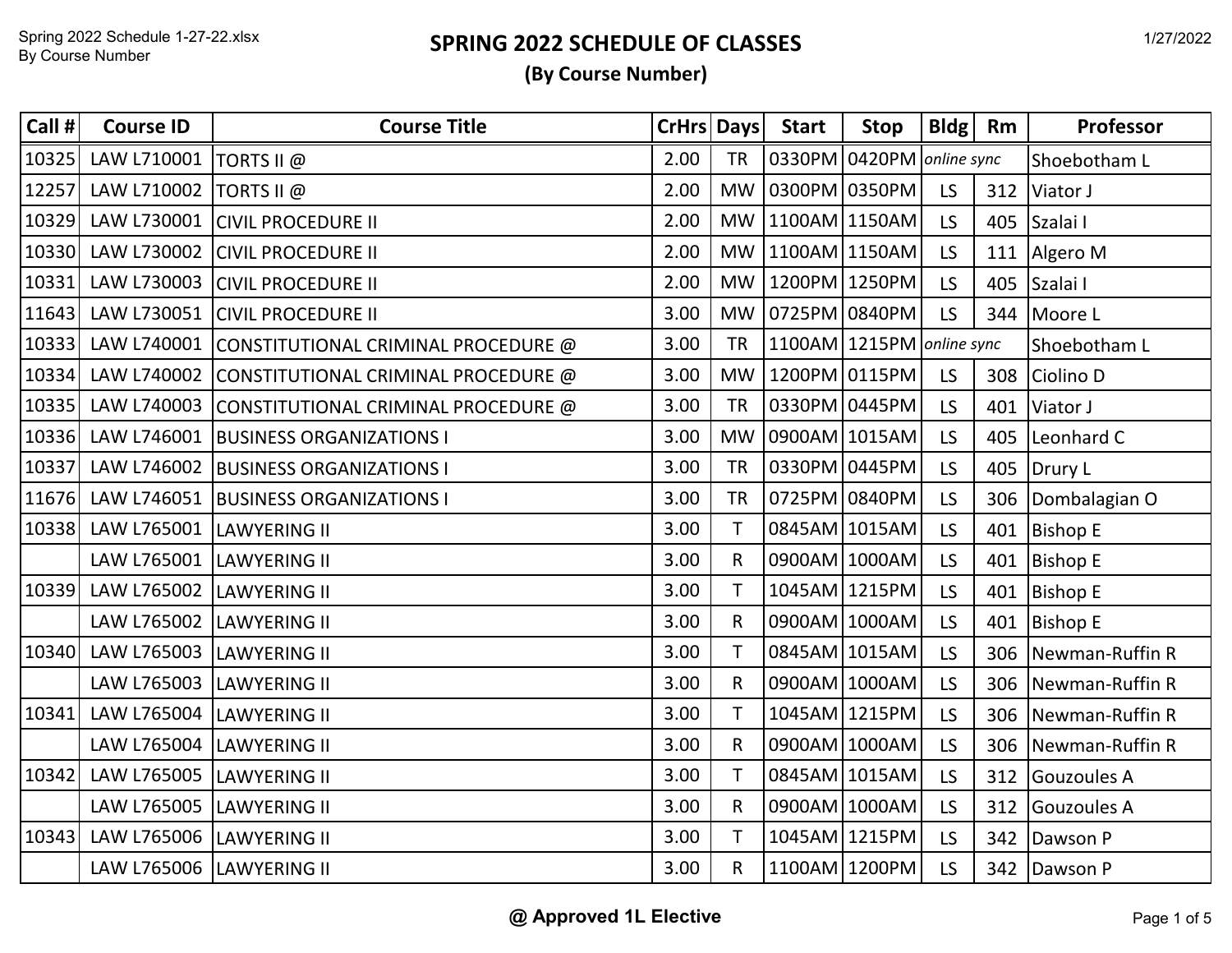| Call # | <b>Course ID</b>          | <b>Course Title</b>                                        | CrHrs Days |              | <b>Start</b>  | <b>Stop</b>   | Bldg      | Rm  | Professor             |
|--------|---------------------------|------------------------------------------------------------|------------|--------------|---------------|---------------|-----------|-----|-----------------------|
| 10344  | LAW L765007               | <b>LAWYERING II</b>                                        | 3.00       | T.           |               | 1045AM 1215PM | LS        | 111 | Pabon (Lopez) M       |
|        | LAW L765007               | <b>LAWYERING II</b>                                        | 3.00       | $\mathsf{R}$ | 1100AM 1200PM |               | LS.       | 111 | Pabon (Lopez) M       |
| 10345  | LAW L765008  LAWYERING II |                                                            | 3.00       | T.           | 1045AM 1215PM |               | <b>LS</b> |     | 344 Harges B          |
|        | LAW L765008 LAWYERING II  |                                                            | 3.00       | R.           | 1100AM 1200PM |               | LS.       |     | 344 Harges B          |
| 10346  | LAW L765009  LAWYERING II |                                                            | 3.00       | Τ            | 1045AM 1215PM |               | LS.       |     | 312 Gouzoules A       |
|        | LAW L765009               | <b>LAWYERING II</b>                                        | 3.00       | $\mathsf{R}$ | 0900AM 1000AM |               | LS.       |     | 312 Gouzoules A       |
| 11691  | LAW L765010 LAWYERING II  |                                                            | 3.00       |              | 0845AM 1015AM |               | LS.       |     | 111   Pabon (Lopez) M |
|        | LAW L765010 LAWYERING II  |                                                            | 3.00       | R.           | 1100AM 1200PM |               | LS        | 111 | Pabon (Lopez) M       |
| 10347  | LAW L765051 LAWYERING II  |                                                            | 3.00       | T            | 0545PM 0715PM |               | LS.       |     | 342 Dawson P          |
|        | LAW L765051  LAWYERING II |                                                            | 3.00       | $\mathsf{R}$ | 0600PM 0700PM |               | LS.       |     | 342 Dawson P          |
| 10348  |                           | LAW L766001   PRINCIPLES OF LEGAL ANALYSIS                 | 3.00       | <b>TR</b>    | 0330PM 0445PM |               | LS.       |     | 306 Tufts M           |
| 10349  |                           | LAW L766002   PRINCIPLES OF LEGAL ANALYSIS                 | 3.00       | <b>TR</b>    | 0330PM 0445PM |               | LS        |     | 312 Snyder T          |
| 10350  |                           | LAW L770051  LAWYERING III (ETHICS) @                      | 3.00       | <b>MW</b>    | 0600PM 0715PM |               | LS.       |     | 312 Ciolino D         |
| 11738  |                           | LAW L781051 LAW AND POVERTY @                              | 2.00       | $\mathsf{R}$ | 0530PM 0715PM |               | LS.       |     | 401 Armstrong A       |
| 10352  |                           | LAW L782001  LAW & POVERTY SEM: SOCIAL JUSTICE LAWYERING @ | 2.00       | $\mathsf{R}$ | 0330PM 0520PM |               | LS.       | 111 | Quigley W             |
| 11714  |                           | LAW L805001 LAW OF THE EUROPEAN UNION @                    | 3.00       | <b>MW</b>    | 0900AM 1015AM |               | LS.       |     | 112 Hugg P            |
| 10353  |                           | LAW L812051 CREDITORS' RIGHTS & BANKRUPTCY @               | 3.00       | <b>TR</b>    | 0600PM 0715PM |               | LS.       |     | 312 Messina D         |
| 10354  |                           | LAW L817001   MEDIATION & ARBITRATION                      | 3.00       | <b>TR</b>    | 0200PM 0315PM |               | LS        |     | 112 Harges B          |
| 10355  |                           | LAW L820001 EMPLOYMENT DISCRIMINATION @                    | 3.00       | <b>TR</b>    | 0915AM 1030AM |               | LS        |     | 405 Senn C            |
| 11718  | LAW L823001               | <b>FIRST AMENDMENT @</b>                                   | 3.00       | <b>TR</b>    | 1100AM 1215PM |               | <b>LS</b> | 112 | Garda R               |
| 10356  |                           | LAW L825051   MEDICAL MALPRACTICE @                        | 2.00       | $\mathsf{R}$ | 0530PM 0715PM |               | LS        |     | 306   Wagar N         |
| 10357  |                           | LAW L826051   ADVANCED TORTS SEMINAR: CLASS ACTIONS        | 2.00       | W            | 0725PM 0915PM |               | LS        | 312 | Herman S              |
| 11733  |                           | LAW L827051 CONTR./COMM LAW SEM.-GOV'T 21ST CENTURY        | 2.00       | M            | 0525PM 0715PM |               | LS        |     | 111 Millan S          |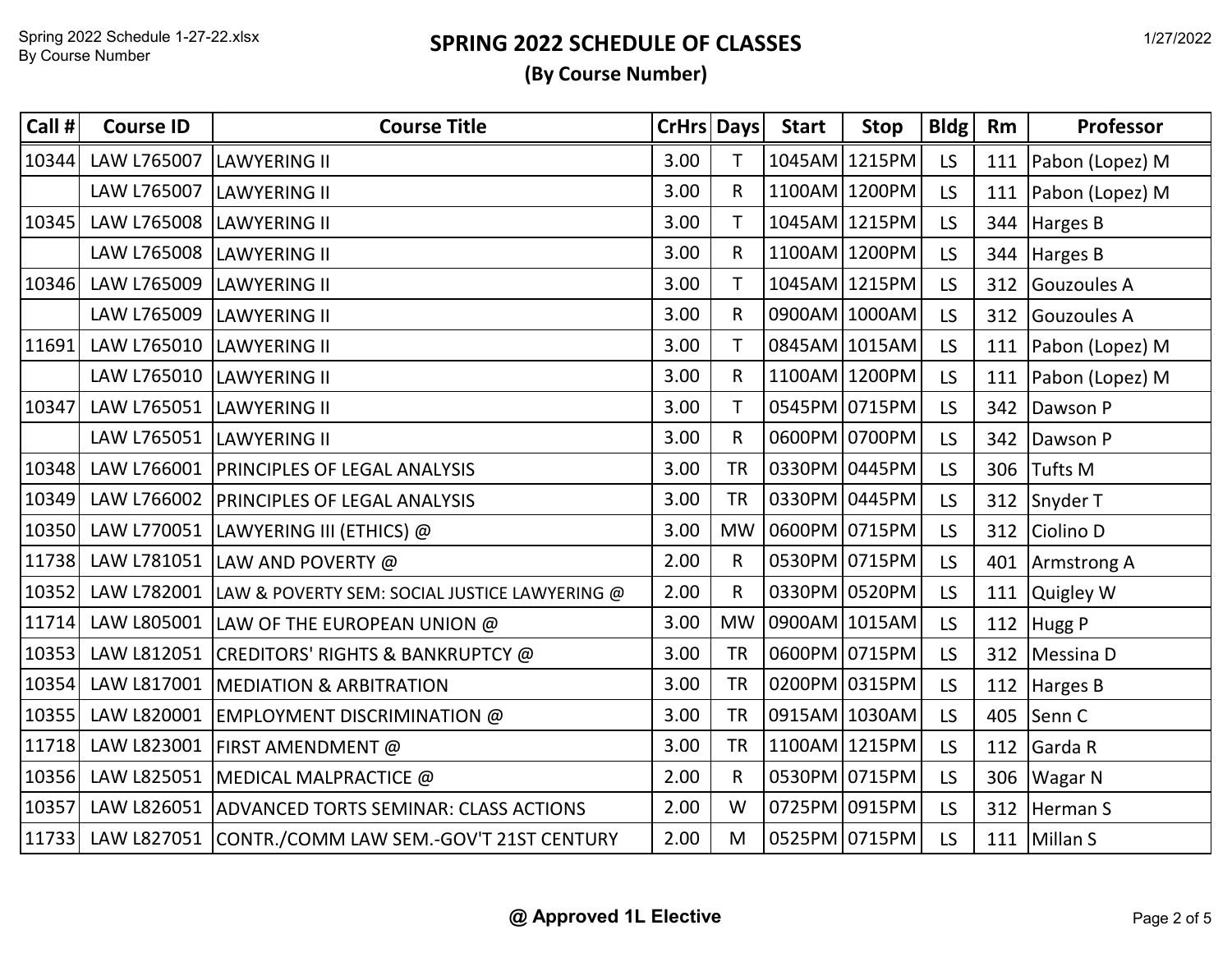| Call # | <b>Course ID</b> | <b>Course Title</b>                                         |      | <b>CrHrs Days</b> | <b>Start</b>  | Stop                      | Bldg                                   | Rm  | Professor        |
|--------|------------------|-------------------------------------------------------------|------|-------------------|---------------|---------------------------|----------------------------------------|-----|------------------|
| 10359  | LAW L832001      | IMMIGRATION & CITIZENSHIP LAW @                             | 3.00 | M                 |               | 0300PM 0450PM             | LS.                                    | 306 | Medina M         |
|        |                  | LAW L832001  IMMIGRATION & CITIZENSHIP LAW @                | 3.00 | W                 |               | 0300PM 0350PM             | LS                                     | 306 | Medina M         |
| 11735  |                  | LAW L834051 ENVIRONMENTAL JUSTICE                           | 3.00 | <b>TR</b>         | 0725PM 0840PM |                           | LS                                     | 312 | Matthews F       |
| 10360  |                  | LAW L835001   NATURAL RESOURCES LAW (online sync. course) @ | 3.00 |                   |               |                           | $MWF$ 0200PM 0250PM <i>online sync</i> |     | <b>Bryner N</b>  |
| 10361  |                  | LAW L838051 OIL AND GAS LAW @                               | 3.00 | <b>MW</b>         | 0725PM 0840PM |                           | <b>LS</b>                              | 306 | Marino A         |
| 10362  |                  | LAW L842001 COURTS IN A FEDERAL SYSTEM                      | 3.00 | <b>MW</b>         | 0130PM 0245PM |                           | LS                                     |     | 118 Moore L      |
| 10363  |                  | LAW L844001 ADMINISTRATIVE LAW @                            | 3.00 | <b>MW</b>         | 0300PM 0415PM |                           | LS                                     | 405 | <b>Blevins J</b> |
| 10364  |                  | LAW L846001 SEM. SCHOLARLY WRITING - LAW REVIEW             | 3.00 | <b>MW</b>         | 0430PM 0545PM |                           | <b>LS</b>                              | 401 | Sokol K          |
| 10365  |                  | LAW L846002 SEM. SCHOLARLY WRITING - JPIL                   | 3.00 | <b>MW</b>         | 0430PM 0545PM |                           | <b>LS</b>                              | 118 | Garda R          |
| 10366  |                  | LAW L846003 SEM. SCHOLARLY WRITING - MARITIME               | 3.00 | <b>MW</b>         | 0430PM 0545PM |                           | LS                                     | 312 | Crais A          |
| 10367  |                  | LAW L852001   MARITIME PERSONAL INJURY                      | 3.00 | T.                | 0330PM 0620PM |                           | LS                                     |     | 344 Haycraft D   |
| 10369  |                  | LAW L862051 CRIM LAW SEM: WHITE COLLAR CRIME                | 2.00 | T.                | 0725PM 0915PM |                           | LS                                     | 344 | Smith R          |
| 10370  |                  | LAW L873001   TAXATION OF PARTNERSHIPS                      | 3.00 | <b>MW</b>         | 0800AM 0915AM |                           | LS                                     | 344 | Leftwich B       |
| 10371  |                  | LAW L875001 STATE AND LOCAL TAXATION @                      | 2.00 | $\mathsf{T}$      |               | 0800AM 0950AM             | LS                                     | 344 | Calhoun J        |
| 10372  |                  | LAW L876001 CONFLICT OF LAWS (CANCELLED)                    | 3.00 | TR                | 1100AM 1215PM |                           |                                        |     | Viator J         |
| 11921  |                  | LAW L877051 CON LAW SEM: SEX ORIEN., GENDER ID & LAW @      | 3.00 | <b>MW</b>         | 0600PM 0715PM |                           | LS                                     |     | 344 Courson D    |
| 10374  |                  | LAW L879001 ADMIRALTY SEMINAR: MARINE INSURANCE             | 3.00 | <b>TR</b>         | 0200PM 0315PM |                           | LS                                     | 312 | Crais A          |
| 11734  |                  | LAW L880001 ENTREPRENEURSHIP                                | 3.00 | $\mathsf{T}$      |               | 1040AM 1230PM             | LS                                     |     | 118 Drury L      |
| 11715  |                  | LAW L885001 GENDER LAW IN PRACTICE @                        | 3.00 | M                 | 1000AM 1150AM |                           | LS                                     | 306 | Medina M         |
|        |                  | LAW L885001 GENDER LAW IN PRACTICE @                        | 3.00 | W                 | 1055AM 1145AM |                           | <b>LS</b>                              |     | 306 Medina M     |
| 10376  | LAW L886001      | <b>ENV LAW SEM: CLIMATE IN THE COURTS</b>                   | 2.00 | M                 |               | 1200PM 0150PM             | LS                                     |     | 344 Sokol K      |
| 11736  |                  | LAW L896051   PROF. SEM.: PRIVACY LAW (online sync. course) | 2.00 | $\mathsf{T}$      |               | 0530PM 0715PM online sync |                                        |     | <b>Areaux R</b>  |
| 11955  |                  | LAW L896052   PROF. SEM.: INTER. OF LAW, POLITICS & POLICY  | 2.00 | T                 |               | 0530PM 0715PM             | LS.                                    |     | 306 Kamath M     |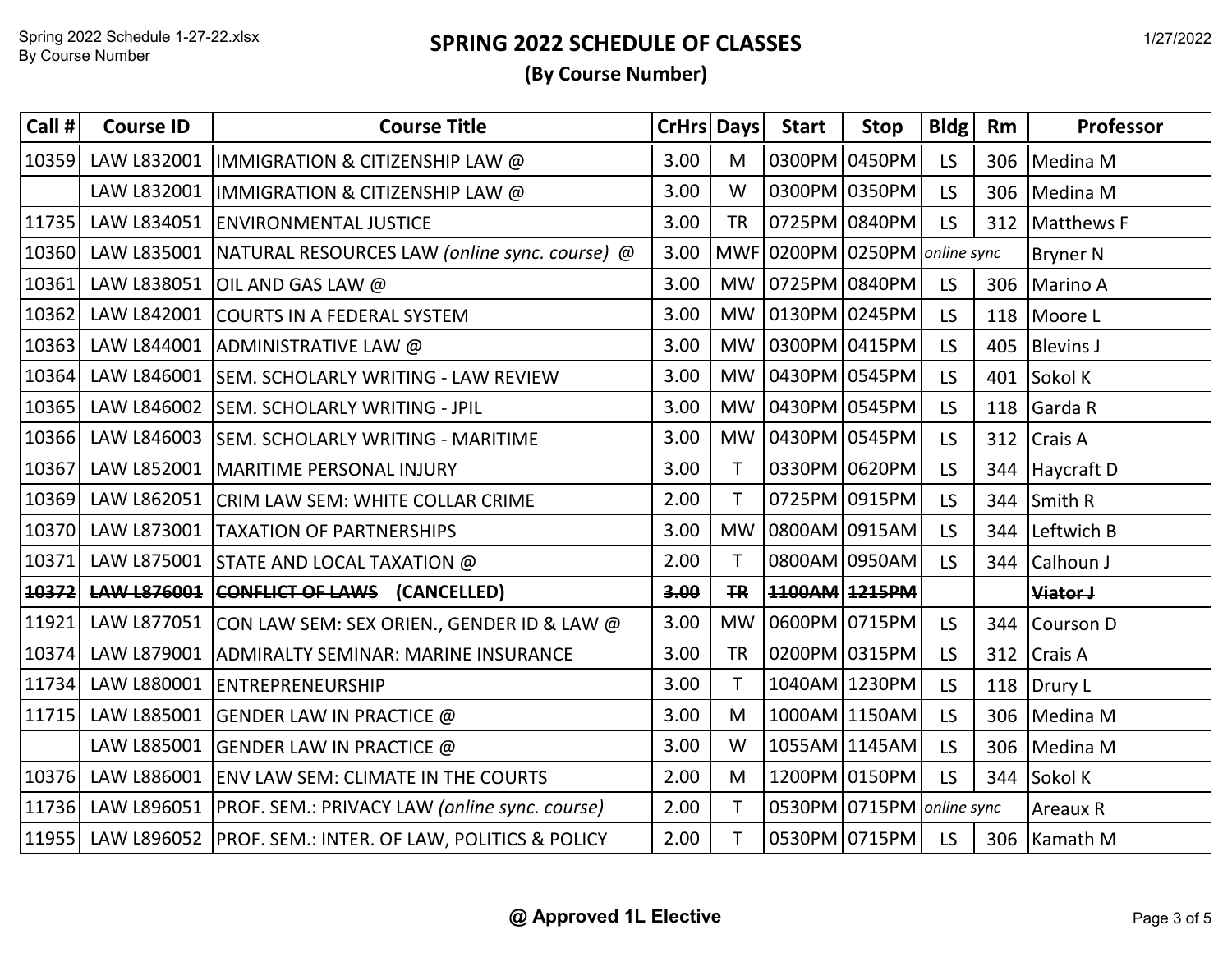| Call # | <b>Course ID</b> | <b>Course Title</b>                                          | <b>CrHrs Days</b> |              | <b>Start</b>     | <b>Stop</b>   | Bldg      | Rm  | Professor              |
|--------|------------------|--------------------------------------------------------------|-------------------|--------------|------------------|---------------|-----------|-----|------------------------|
| 10377  | LAW L897001      | <b>CLINICAL SEM: CHILDRENS' RIGHTS</b>                       | 5.00              | R.           | 0330PM 0520PM    |               | <b>BB</b> | 220 | Fernandez R            |
| 10378  |                  | LAW L897002 CLINICAL SEM: CRIMINAL DEFENSE                   | 5.00              | R.           | 0330PM 0520PM    |               | <b>BB</b> |     | 135 Snead D            |
| 10379  |                  | LAW L897003 CLINICAL SEM: CRIM. PROSECUTION                  | 5.00              | R.           | 0330PM 0520PM    |               | LS        | 112 | Molaison / Johnson     |
| 10380  |                  | LAW L897004 CLINICAL SEM: IMMIGRATION                        | 5.00              | R.           | 0330PM 0520PM    |               | LS        |     | 118 Kusuda H           |
| 10381  |                  | LAW L897005 CLINICAL SEM: LITIGATION TECHNOLOGY              | 5.00              | R            | 0330PM 0520PM    |               | <b>BB</b> |     | 114 Mitchell J         |
| 10382  |                  | LAW L897006 CLINICAL SEM: WORKPLACE JUSTICE                  | 5.00              | R            | 0330PM 0520PM    |               | <b>BB</b> |     | 222 Molina L           |
| 10383  | LAW L897007      | <b>CLINICAL SEM: YOUTH JUSTICE</b>                           | 5.00              | R            | 0330PM 0520PM    |               | <b>BB</b> | 134 | Linares H              |
| 11910  |                  | LAW L897008 CLINICAL SEM: FAMILY LAW                         | 5.00              | R.           | 0330PM 0520PM    |               | <b>BB</b> |     | 221 Buchert C          |
| 10384  |                  | LAW L900001 ACADEMIC EXTERNSHIP                              | 1.00              | R.           | 0100PM 0150PM    |               | LS        | 312 | Finger D               |
| 10385  |                  | LAW L900002 ACADEMIC EXTERNSHIP                              | 2.00              | R.           | 0100PM 0150PM    |               | LS        |     | 312 Finger D           |
| 10386  |                  | LAW L900003 ACADEMIC EXTERNSHIP                              | 3.00              | R.           | 0100PM 0150PM    |               | LS        | 312 | Finger D               |
| 11737  |                  | LAW L902001 ELDER AND DISABLED LAW @                         | 2.00              | W            | 0430PM 0620PM    |               | LS        |     | 306   Pailet / Moragas |
| 10388  |                  | LAW L906001 ADVANCED LEGAL RESEARCH                          | 3.00              | <b>TR</b>    | 0915AM 1030AM    |               | LS        |     | 112 Barnes B           |
| 11911  |                  | LAW L911001   INTRO TO AMERICAN INDIAN LAW @                 | 3.00              | <b>TR</b>    | 0915AM 1030AM    |               | LS        |     | 118 Gagnon G           |
| 10389  | LAW L912001      | <b>HEALTH LAW II @</b>                                       | 3.00              | <b>MW</b>    | 0430PM 0545PM    |               | LS        |     | 342 Haynes / Meyer     |
| 10390  |                  | LAW L914001   HEALTHCARE COMPLIANCE @                        | 3.00              | <b>MW</b>    | 0130PM 0245PM    |               | <b>LS</b> |     | 306 Koppel A           |
| 10395  |                  | LAW L934001   DETENTION & REMOVAL DEFENSE                    | 2.00              | $\mathsf{R}$ | 0900AM 1045AM    |               | <b>LS</b> | 344 | Lopez H                |
| 10396  |                  | LAW L936001  IMMIGRATION JUSTICE                             | 2.00              | T.           | 0330PM 0520PM    |               | LS        |     | 118 Gasparian K        |
| 10398  |                  | LAW L967001 LAW AND TECHNOLOGY SEMINAR                       | 2.00              | W            | 1200PM 0150PM    |               | LS        |     | 344 Blevins J          |
| 11720  |                  | LAW L976001   ENVIRONMENTAL LAW & POLICY LAB                 | 3.00              | T.           | 0330PM 0520PM    |               | <b>LS</b> |     | 342 Cufone M           |
| 11731  |                  | LAW L980001   INCOME TAXATION @                              | 3.00              | <b>MW</b>    | 0430PM 0545PM    |               | <b>LS</b> | 344 | Neilson W              |
|        |                  | 10400 LAWML710001 GRADUATE SEM IN HEALTH & ENV LAW (asynch.) | 3.00              | <b>TBA</b>   | <b>WWW</b>       | <b>ONLINE</b> |           |     | online asynch Szalai I |
| 10401  | LCIVL706001      | <b>CIVIL LAW PROPERTY</b>                                    | 4.00              | <b>MW</b>    | 0855AM 1045AM    |               | LS.       | 401 | Lovett J               |
| 10402  | LCIVL706002      | <b>CIVIL LAW PROPERTY</b>                                    | 4.00              |              | MW 0100PM 0250PM |               | LS.       |     | 401 Lovett J           |